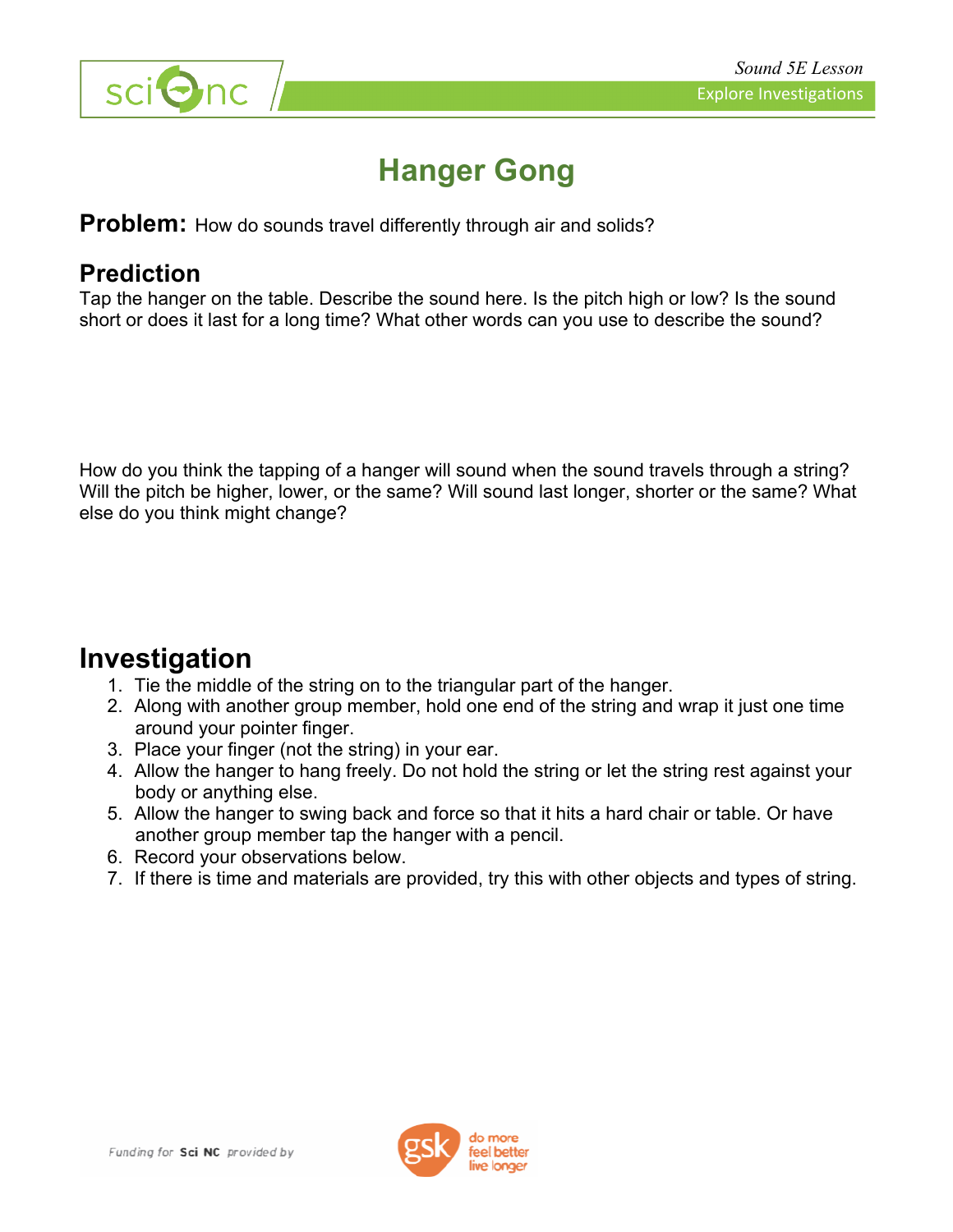

## **Observations**

Describe the sound of a tapping hanger as heard through the string. Is the pitch high or low? Is the sound short or does it last for a long time? What other words can you use to describe the sound?

How does the sound heard through the air, a gas, compare to the sound heard through the solid string?

What other observations did you make about the sounds made by different materials and strings as it travels through the air and a solid string?

## **Hypothesis**

Based on what you know about sound waves so far, why do you think the sound heard through the string has a different pitch and length than the sound heard through the air?

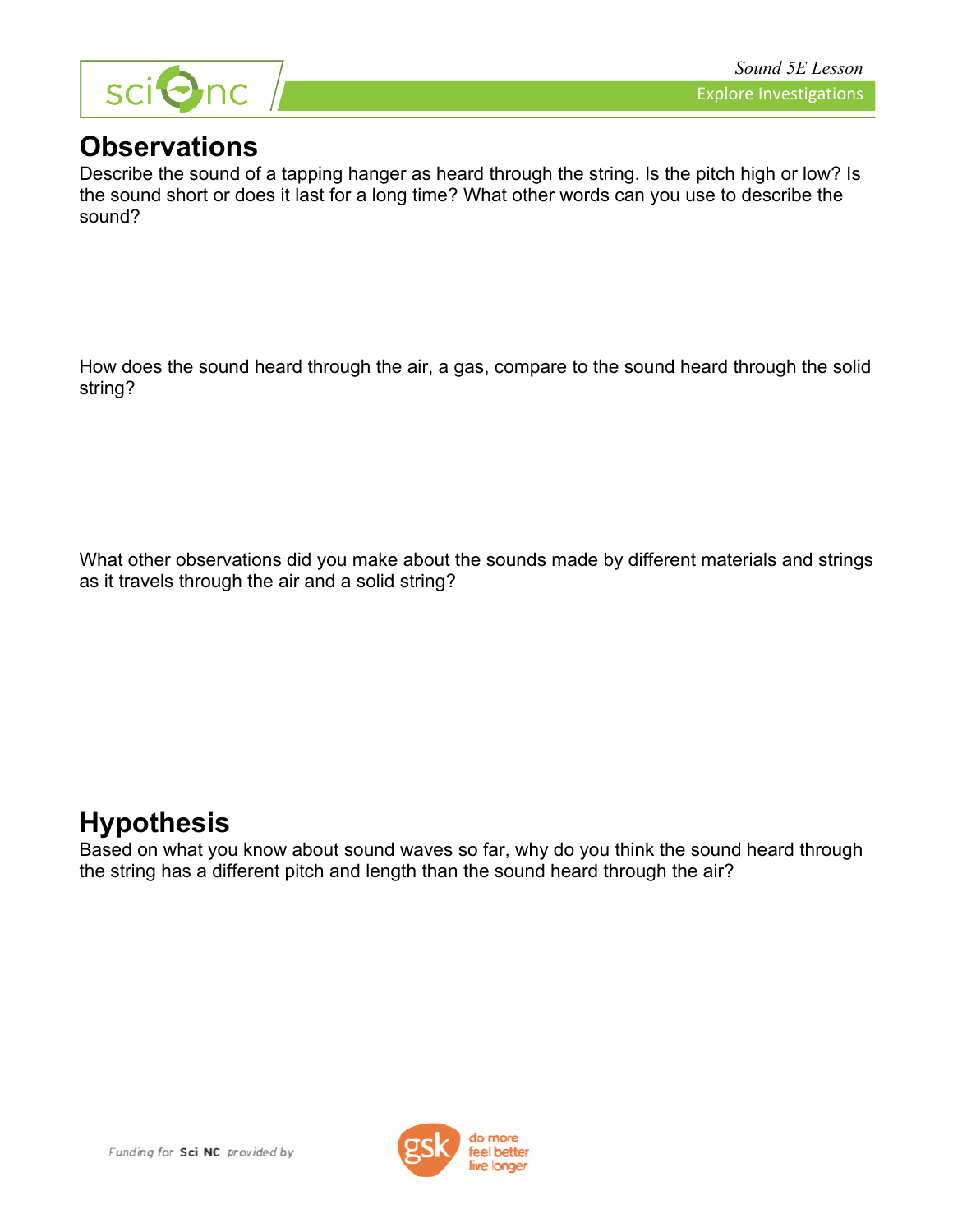

# **Balloon Amplifiers**

**Problem:** How do balloons full of different gases and water held against your ear change how you hear sounds?

#### **Procedure**

Start with the balloon full of air and then repeat the procedure for each balloon one at a time. Write your observations in the table below.

- 1. Tap on the balloon. How does it sound?
- 2. Place the balloon against your ear. Tap on the balloon again. How does it sound now?
- 3. Have a partner talk or whisper through the balloon. How does the balloon change the sound?

| In the balloon           | Tapping | Tapping with the balloon<br>against your ear | Talking through the<br>balloon |
|--------------------------|---------|----------------------------------------------|--------------------------------|
| Air                      |         |                                              |                                |
|                          |         |                                              |                                |
|                          |         |                                              |                                |
|                          |         |                                              |                                |
| Carbon<br><b>Dioxide</b> |         |                                              |                                |
|                          |         |                                              |                                |
|                          |         |                                              |                                |
| Water                    |         |                                              |                                |
|                          |         |                                              |                                |
|                          |         |                                              |                                |
|                          |         |                                              |                                |
|                          |         |                                              |                                |
|                          |         |                                              |                                |
|                          |         |                                              |                                |
|                          |         |                                              |                                |

### **Observations**

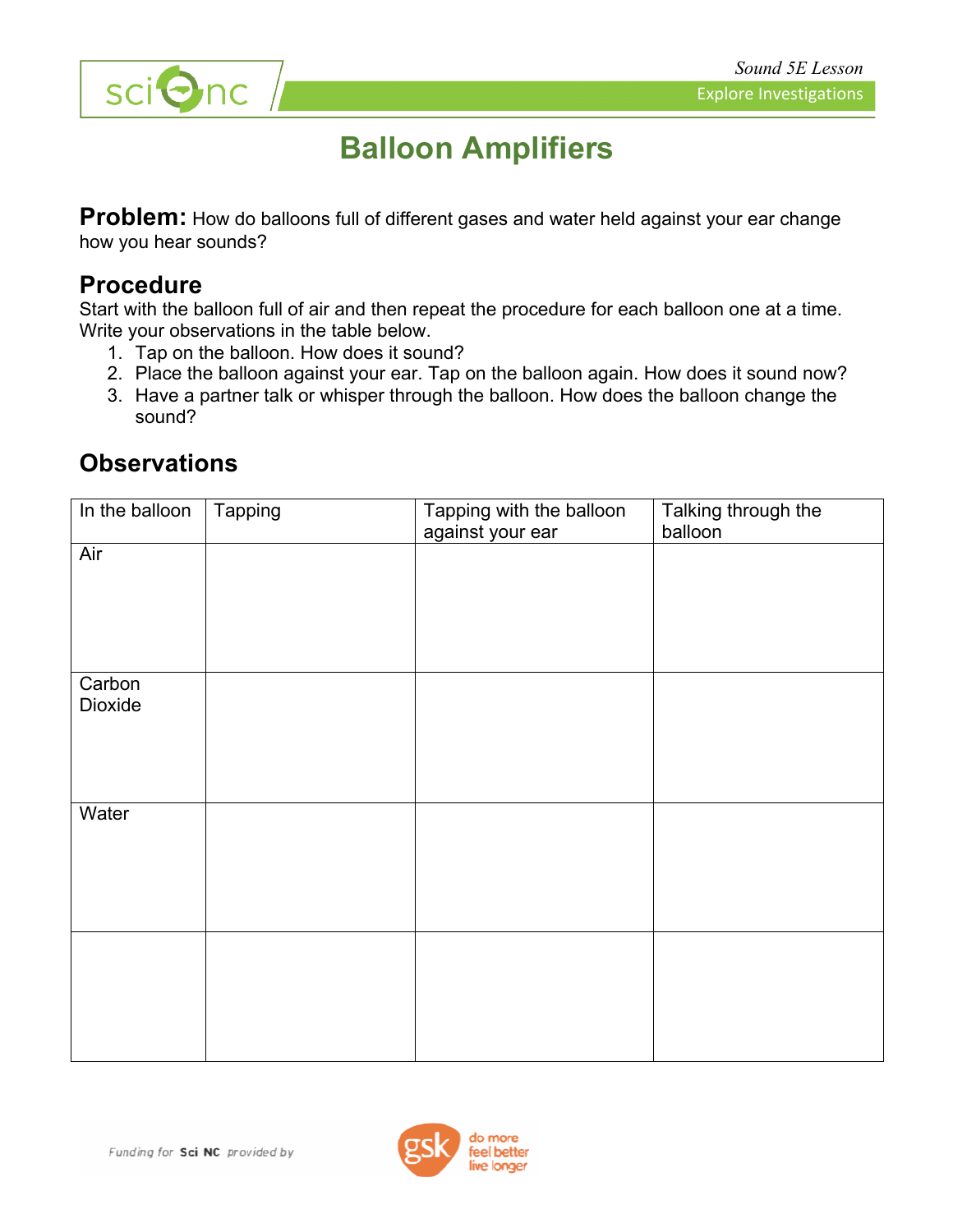

#### **Conclusions**

1. How do the balloons filled with a gas change the sounds?

2. How do the sounds hear through the balloon filled with a more dense gas, like carbon dioxide, compare to less dense gas like air?

3. How does the balloon filled with water change the sounds?

4. How do the sounds heard through the balloon filled with water compare to the balloons filled with gas?

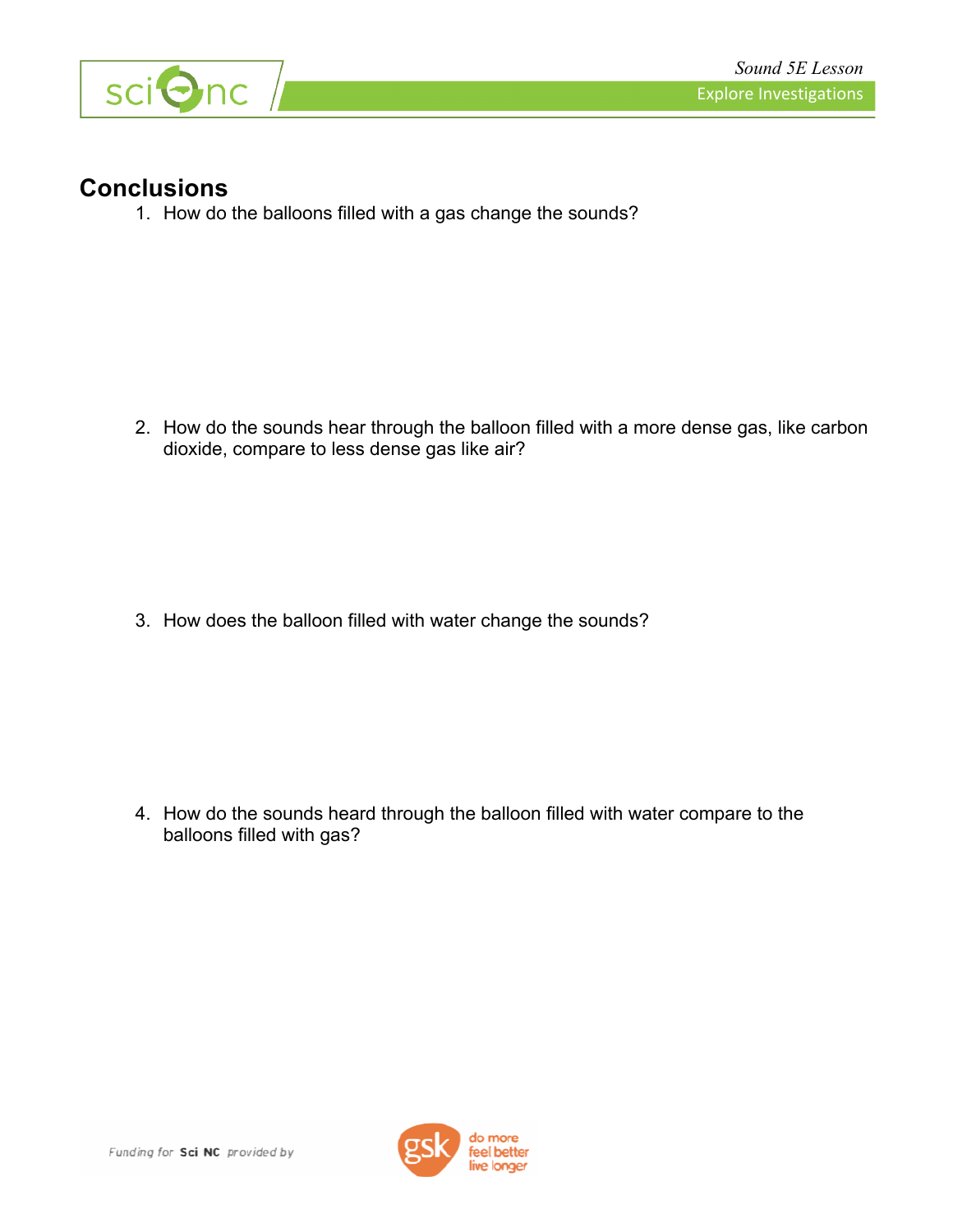



# **Head Harp**

**Problem:** How does the tension in a string change the pitch it makes when plucked?

#### **Procedure**

- 1. Take the loop of string and wrap it around the middle of your head so the knot is in the back and you hold the slack out in front of you with one hand. The string should wrap around your head well above, and not touching, your ears.
- 2. Pluck the string. Can you hear the sound? Record your observations for each of the following situations below.

### **Observations**

1. Hold the string out in front of you as tight as you can with one hand and pluck the string with your other hand. Gradually reduce the tension, or tightness, of the string as you continue to pluck. What happens to the pitch of the sound?

2. Hold the tension in the string steady and pluck the string in different locations. What happens to the pitch of the sound?

3. Hold the string as tight as you can and pluck the string. Keeping the tension the same, make the string shorter and pluck the string again. What happens to the pitch of the sound?